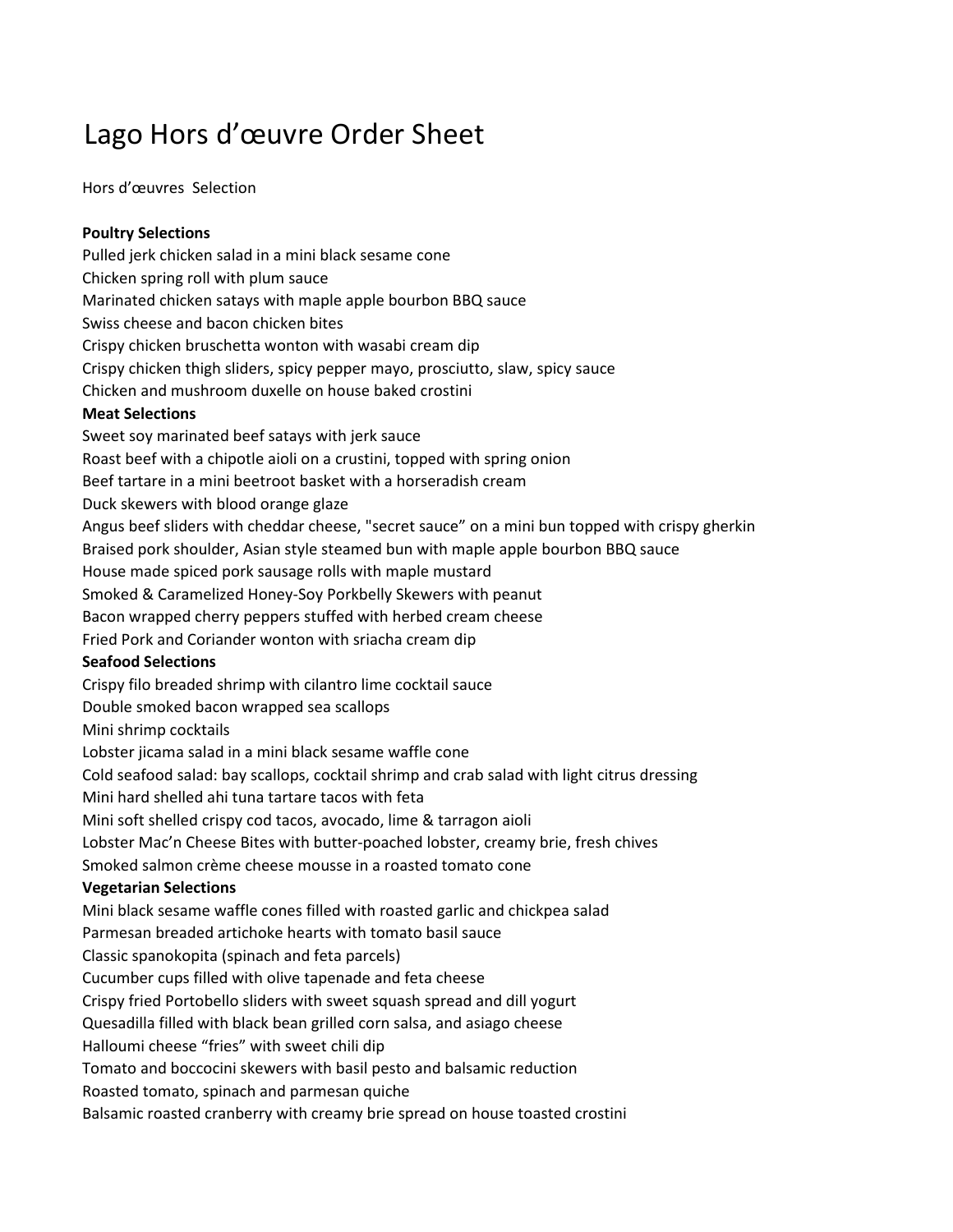Cripsy fried cream cheese and jalapeno wonton

Roasted wild mushroom bruschetta

Black truffle buttered popcorn cups

Homemade kettle style potato ships with assorted dips

#### **Sushi Selections**

Cucumber Maki (48 hrs notice) min. 5 dz Assorted Nigiri (48 hrs notice) min. 5 dz California Rolls (48 hrs notice) min. 5 dz

### **Dessert Selections**

Mini cookies: chocolate chip, oatmeal raisin, and double chocolate chip

Chocolate covered strawberries

Mini chocolate éclairs and mini cream puffs

# **Platters**

Vegetable platter with hummus and assorted dips

Seasonal fresh sliced fruit platter

International and local cheese platter with fruit preserves and artisan baguette

Anti Pasto platter of Italian deli style meats, pickled vegetables, assorted olives, pickles, and a basket of artis Black tiger shrimp platter with cilantro and lime cocktail sauce

Smoked salmon platter with traditional garnishes, dilled cream cheese and dark rye bread

# **Stations**

Carving stations 1) Slow roasted Angus Reserve Prime Rib 2) Garlic and herb marinated Angus Reserve Beef tenderloin 3) Herb roasted pork loin 4) Rosemary infused leg of lamb Pasta station Stir-fry station

Shrimp Flambé Station

Salad station

Dessert Bar

Handmade taco station

S'mores station

Perogie station

Total (before tax and gratuity)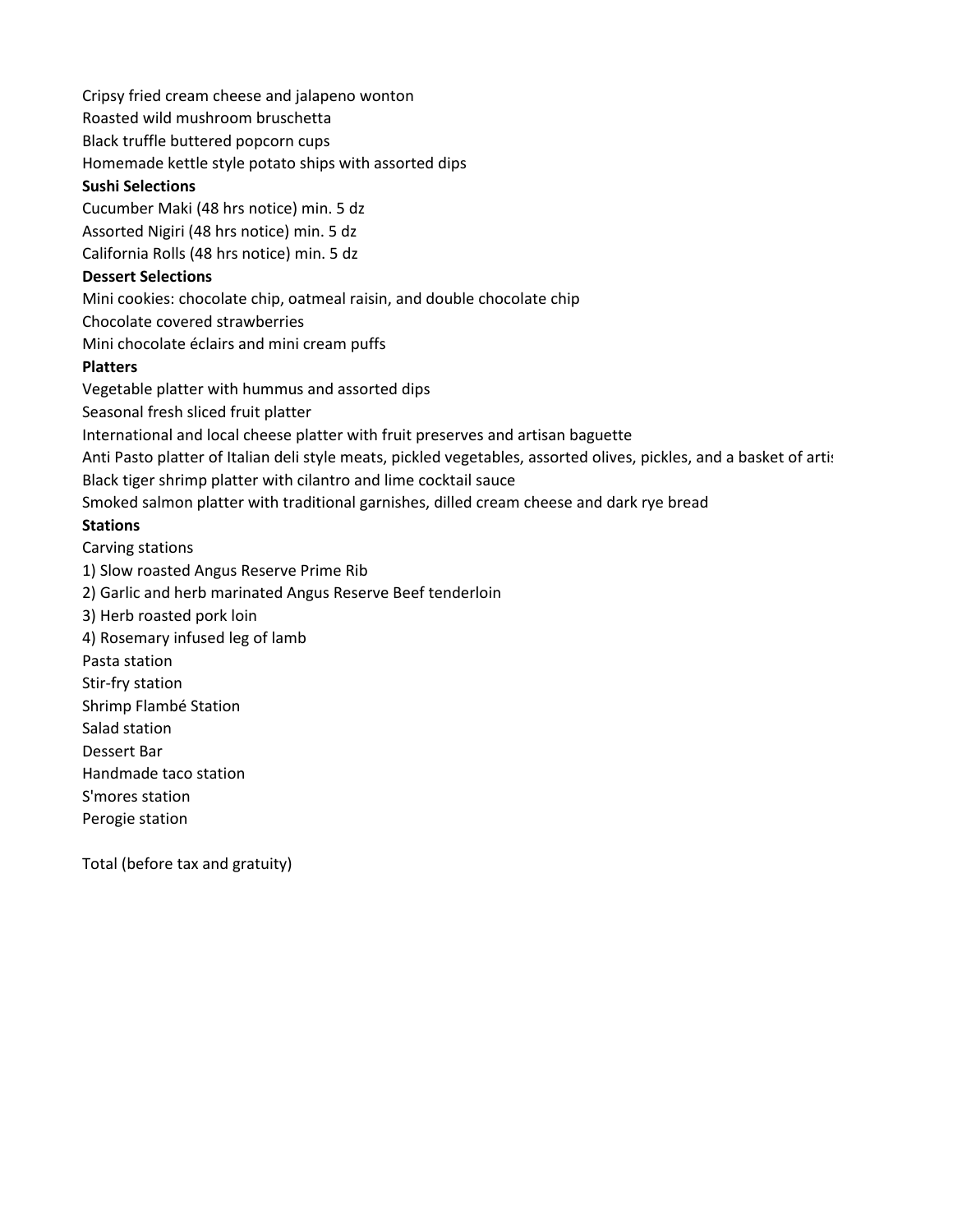|  |  |  | price per dozen | c |
|--|--|--|-----------------|---|
|--|--|--|-----------------|---|

dozens item total

| 31<br>0<br>0<br>29<br>30<br>0<br>30<br>0<br>25<br>0<br>33<br>0<br>29<br>0<br>31<br>0<br>29<br>0<br>33<br>0<br>33<br>0<br>35<br>0<br>35<br>0<br>29<br>0<br>29<br>0<br>30<br>0<br>25<br>0<br>30<br>0<br>0<br>34<br>29<br>0<br>34<br>0<br>36<br>0<br>34<br>0<br>32<br>0<br>35<br>0<br>0<br>31<br>29<br>0<br>31<br>$\boldsymbol{0}$<br>28<br>0<br>0<br>29<br>0<br>31<br>0<br>31<br>31<br>0<br>31<br>0 |  |
|---------------------------------------------------------------------------------------------------------------------------------------------------------------------------------------------------------------------------------------------------------------------------------------------------------------------------------------------------------------------------------------------------|--|
|                                                                                                                                                                                                                                                                                                                                                                                                   |  |
|                                                                                                                                                                                                                                                                                                                                                                                                   |  |
|                                                                                                                                                                                                                                                                                                                                                                                                   |  |
|                                                                                                                                                                                                                                                                                                                                                                                                   |  |
|                                                                                                                                                                                                                                                                                                                                                                                                   |  |
|                                                                                                                                                                                                                                                                                                                                                                                                   |  |
|                                                                                                                                                                                                                                                                                                                                                                                                   |  |
|                                                                                                                                                                                                                                                                                                                                                                                                   |  |
|                                                                                                                                                                                                                                                                                                                                                                                                   |  |
|                                                                                                                                                                                                                                                                                                                                                                                                   |  |
|                                                                                                                                                                                                                                                                                                                                                                                                   |  |
|                                                                                                                                                                                                                                                                                                                                                                                                   |  |
|                                                                                                                                                                                                                                                                                                                                                                                                   |  |
|                                                                                                                                                                                                                                                                                                                                                                                                   |  |
|                                                                                                                                                                                                                                                                                                                                                                                                   |  |
|                                                                                                                                                                                                                                                                                                                                                                                                   |  |
|                                                                                                                                                                                                                                                                                                                                                                                                   |  |
|                                                                                                                                                                                                                                                                                                                                                                                                   |  |
|                                                                                                                                                                                                                                                                                                                                                                                                   |  |
|                                                                                                                                                                                                                                                                                                                                                                                                   |  |
|                                                                                                                                                                                                                                                                                                                                                                                                   |  |
|                                                                                                                                                                                                                                                                                                                                                                                                   |  |
|                                                                                                                                                                                                                                                                                                                                                                                                   |  |
|                                                                                                                                                                                                                                                                                                                                                                                                   |  |
|                                                                                                                                                                                                                                                                                                                                                                                                   |  |
|                                                                                                                                                                                                                                                                                                                                                                                                   |  |
|                                                                                                                                                                                                                                                                                                                                                                                                   |  |
|                                                                                                                                                                                                                                                                                                                                                                                                   |  |
|                                                                                                                                                                                                                                                                                                                                                                                                   |  |
|                                                                                                                                                                                                                                                                                                                                                                                                   |  |
|                                                                                                                                                                                                                                                                                                                                                                                                   |  |
|                                                                                                                                                                                                                                                                                                                                                                                                   |  |
|                                                                                                                                                                                                                                                                                                                                                                                                   |  |
|                                                                                                                                                                                                                                                                                                                                                                                                   |  |
|                                                                                                                                                                                                                                                                                                                                                                                                   |  |
|                                                                                                                                                                                                                                                                                                                                                                                                   |  |
|                                                                                                                                                                                                                                                                                                                                                                                                   |  |
| 33<br>0                                                                                                                                                                                                                                                                                                                                                                                           |  |
| 32<br>0                                                                                                                                                                                                                                                                                                                                                                                           |  |
|                                                                                                                                                                                                                                                                                                                                                                                                   |  |